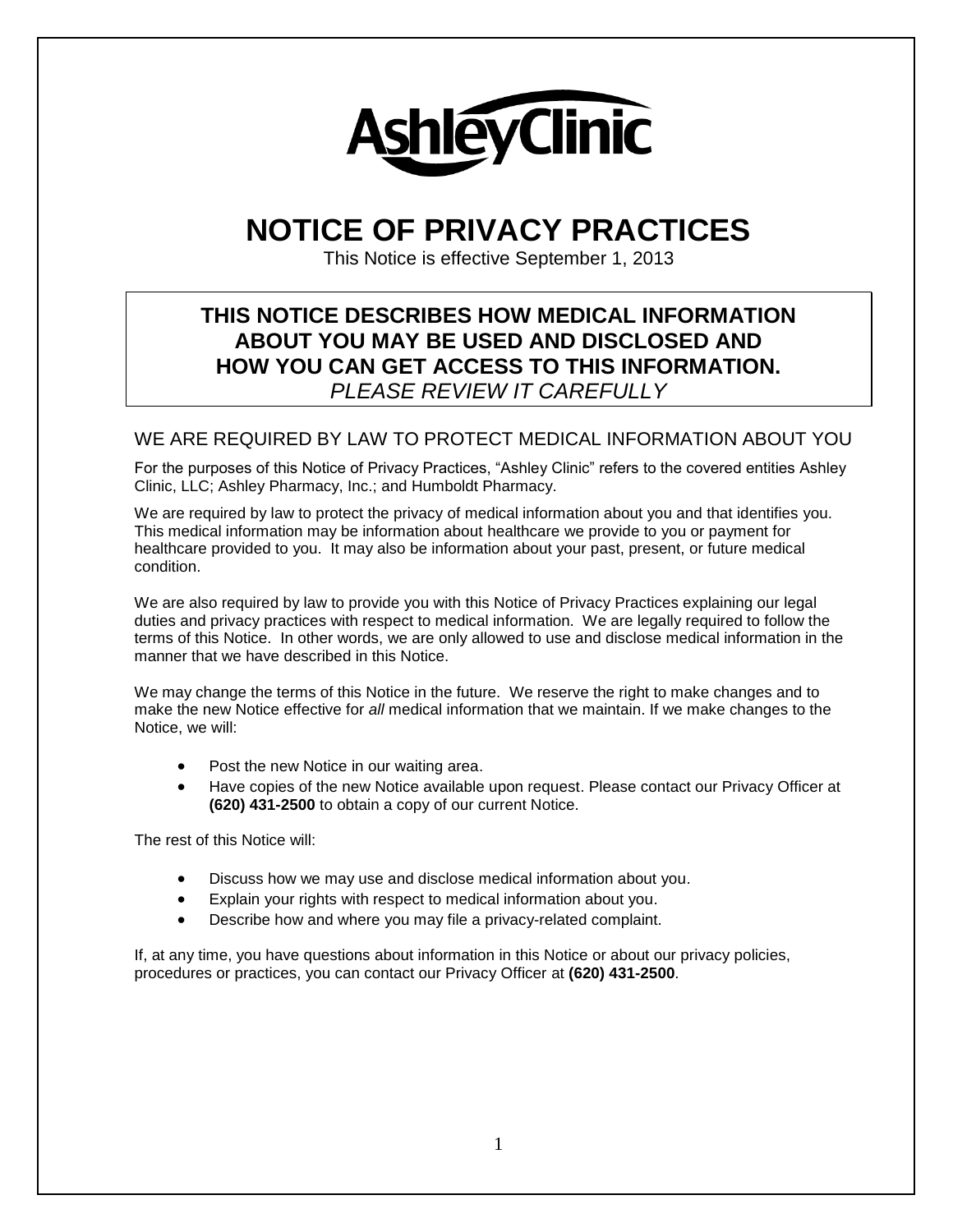# **WE MAY USE AND DISCLOSE MEDICAL INFORMATION ABOUT YOU IN SEVERAL CIRCUMSTANCES**

We use and disclose medical information about patients every day. This section of our Notice explains in some detail how we may use and disclose medical information about you in order to provide healthcare, obtain payment for that healthcare, and operate our business efficiently. This section then briefly mentions several other circumstances in which we may use or disclose medical information about you.

For more information about any of these uses or disclosures, or about any of our privacy policies, procedures or practices, contact our Privacy Officer at **(620) 431-2500**.

#### **1. Treatment**

We may use and disclose medical information about you to provide healthcare treatment to you. In other words, we may use and disclose medical information about you to provide, coordinate or manage your healthcare and related services. This may include communicating with other healthcare providers regarding your treatment and coordinating and managing your healthcare with others.

*Example*: Jane is a patient at the clinic. The receptionist may use medical information about Jane when setting up an appointment. The doctor will likely use medical information about Jane when reviewing Jane's condition and ordering a blood test. The laboratory technician will likely use medical information about Jane when processing or reviewing her blood test results. If, after reviewing the results of the blood test, the nurse practitioner concludes that Jane should be referred to a specialist, the nurse may disclose medical information about Jane to the specialist to assist the specialist in providing appropriate care to Jane.

#### **2. Payment**

We may use and disclose medical information about you to obtain payment for healthcare services that you received. This means that, within the clinic, we may *use* medical information about you to arrange for payment (such as preparing bills and managing accounts). We also may *disclose* medical information about you to others (such as insurers, collection agencies, and consumer reporting agencies). In some instances, we may disclose medical information about you to an insurance plan *before* you receive certain healthcare services because, for example, we may need to know whether the insurance plan will pay for a particular service.

*Example*: Jane is a patient at the clinic and she has private insurance. During an appointment with a doctor, the doctor ordered a blood test. The clinic billing clerk will *use* medical information about Jane when he prepares a bill for the services provided at the appointment and the blood test. Medical information about Jane will be *disclosed* to her insurance company when the billing clerk sends in the bill.

#### **3. Healthcare Operations**

We may use and disclose medical information about you in performing a variety of business activities that we call "healthcare operations." These "healthcare operations" activities allow us to, for example, improve the quality of care we provide and reduce healthcare costs. For example, we may use or disclose medical information about you in performing the following activities:

- Reviewing and evaluating the skills, qualifications, and performance of healthcare providers taking care of you.
- Providing training programs for students, trainees, healthcare providers or non-healthcare professionals to help them practice or improve their skills.
- Cooperating with outside organizations that evaluate, certify or license healthcare providers, staff or facilities in a particular field or specialty.
- Reviewing and improving the quality, efficiency and cost of care that we provide to you and our other patients.
- Improving healthcare and lowering costs for groups of people who have similar health problems and helping manage and coordinate the care for these groups of people.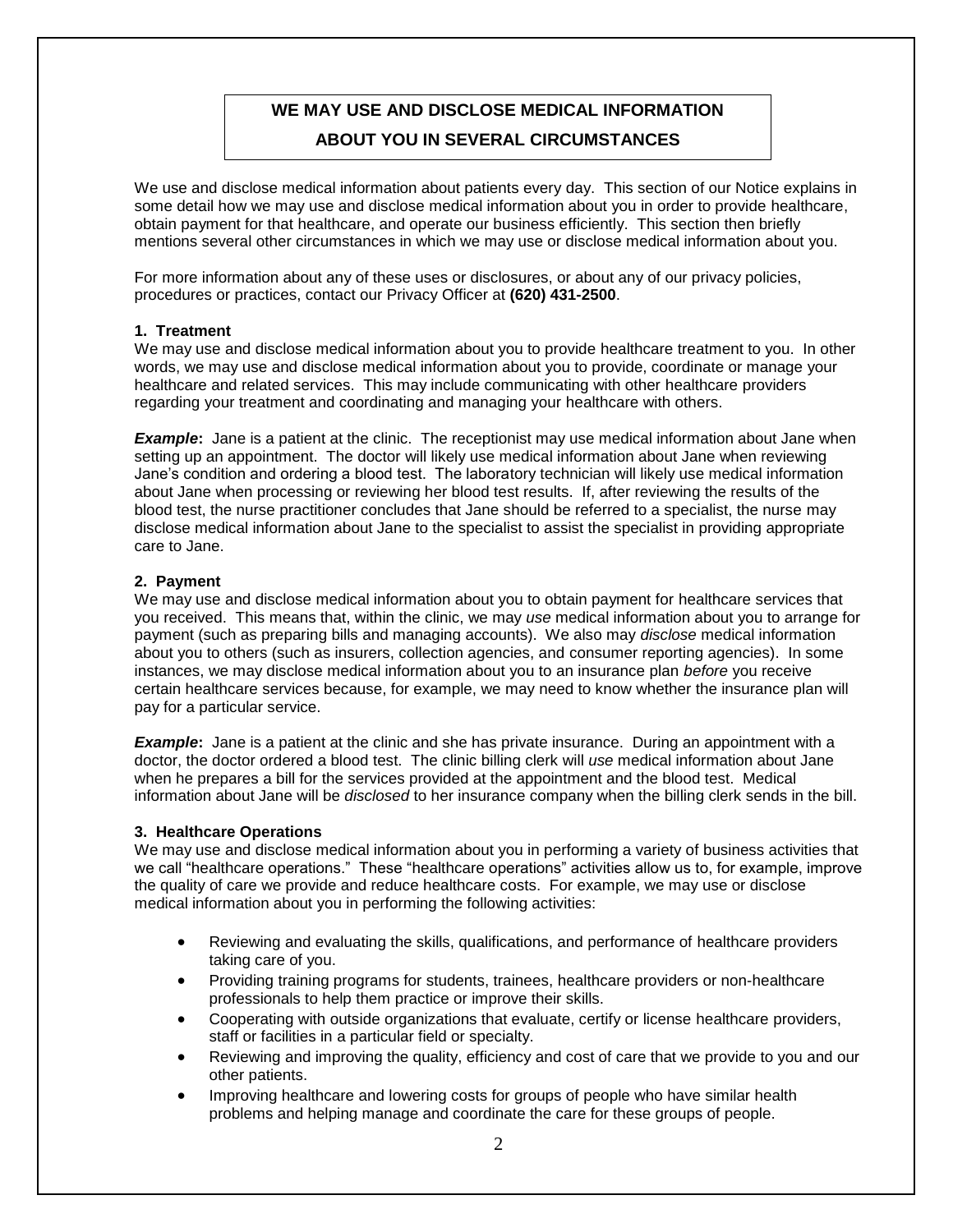- Cooperating with outside organizations that assess the quality of the care others and we provide, including government agencies and private organizations.
- Planning for our organization's future operations.
- Resolving grievances within our organization.
- Reviewing our activities and using or disclosing medical information in the event that control of our organization significantly changes.
- Working with others (such as lawyers, accountants and other providers) who assist us to comply with this Notice and other applicable laws.

**Example:** Jane was diagnosed with diabetes. The clinic used Jane's medical information – as well as medical information from all of the other clinic patients diagnosed with diabetes – to develop an educational program to help patients recognize the early symptoms of diabetes. (Note: The educational program would not identify any specific patients without their permission).

#### **4. Business Associate Agreements**

Ashley Clinic provides services through business associate contracts, for which we may disclose protected health information about you so that they may perform the job that we have asked them to do, and bill you or your third-party payer for the services rendered. We require the business associate to appropriately safeguard your protected health information through a **Business Associate Agreement** with Ashley Clinic. Examples include clearinghouses for billing, software vendors, some insurers, and drug wholesalers.

#### **5. Persons Involved in Your Care**

We may disclose medical information about you to a relative, close personal friend or any other person you identify if that person is involved in your care and the information is relevant to your care. If the patient is a minor, we may disclose medical information about the minor to a parent, guardian or other person responsible for the minor except in limited circumstances. For more information on the privacy of minors' information, contact our Privacy Officer at **(620) 431-2500**.

We may also use or disclose medical information about you to a relative, another person involved in your care or possibly a disaster relief organization (such as the Red Cross) if we need to notify someone about your location or condition.

You may ask us at any time not to disclose medical information about you to persons involved in your care. We will agree to your request and not disclose the information except in certain limited circumstances (such as emergencies) or if the patient is a minor. If the patient is a minor, we may or may not be able to agree to your request.

*Example*: Jane's husband regularly comes to the clinic with Jane for her appointments and he helps her with her medication. When the doctor is discussing a new medication with Jane, Jane invites her husband to come into the private room. The doctor discusses the new medication with Jane and Jane's husband.

#### **6. Required by Law**

We will use and disclose medical information about you whenever we are required by law to do so. There are many state and federal laws that require us to use and disclose medical information. For example, state law requires us to report gunshot wounds and other injuries to the police and to report known or suspected child abuse or neglect to the Department of Social Services. We will comply with those state laws and with all other applicable laws.

#### **7. National Priority Uses and Disclosures**

When permitted by law, we may use or disclose medical information about you without your permission for various activities that are recognized as "national priorities." In other words, the government has determined that under certain circumstances (described below), it is so important to disclose medical information that it is acceptable to disclose medical information without the individual's permission. We will only disclose medical information about you in the following circumstances when we are permitted to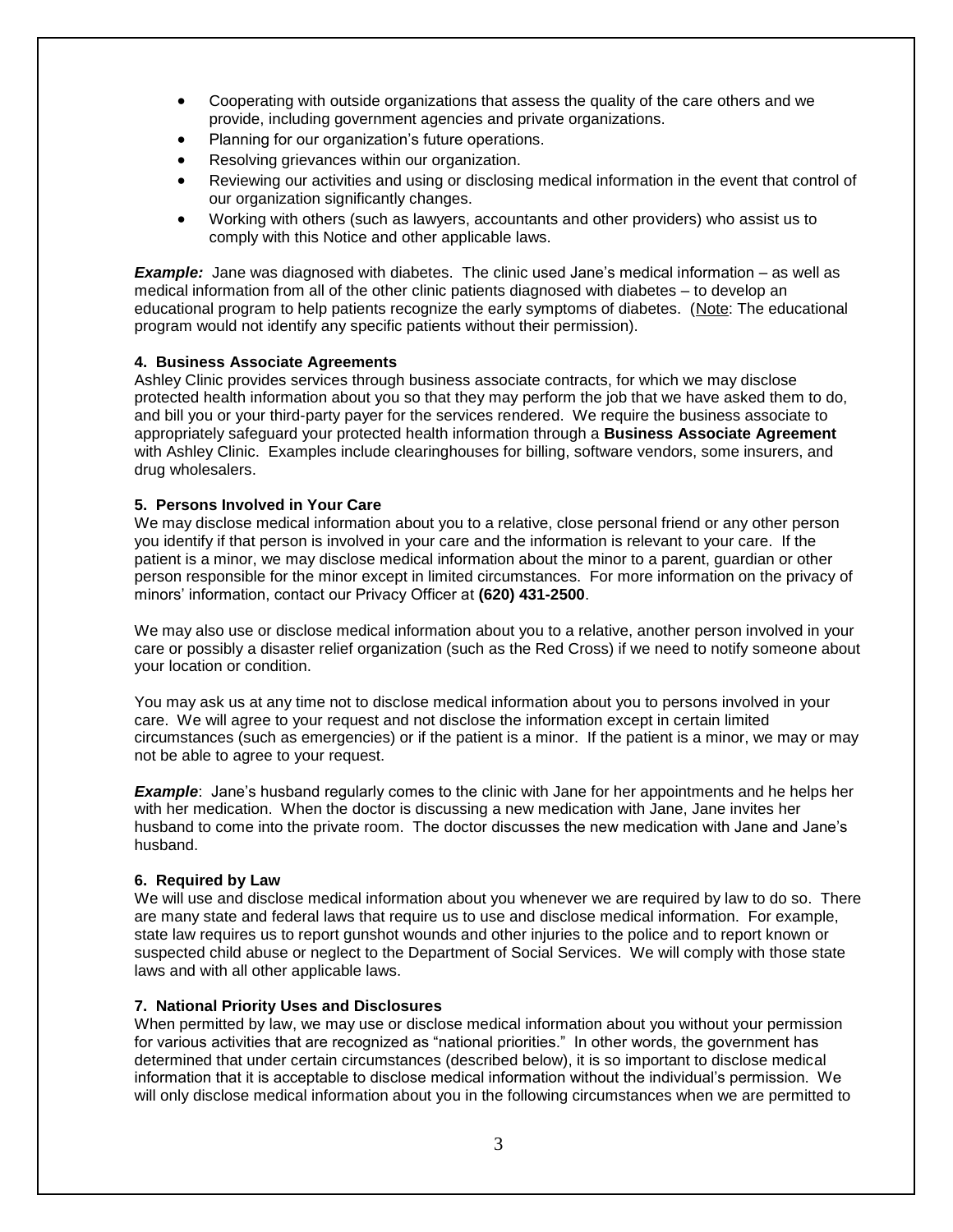do so by law. Below are brief descriptions of the "national priority" activities recognized by law. For more information on these types of disclosures, contact our Privacy Officer at **(620) 431-2500.**

- **Threat to health or safety:** We may use or disclose medical information about you if we believe it is necessary to prevent or lessen a serious threat to health or safety.
- **Public health activities:** We may use or disclose medical information about you for public health activities. Public health activities require the use of medical information for various activities, including, but not limited to, activities related to investigating diseases, reporting child abuse and neglect, monitoring drugs or devices regulated by the Food and Drug Administration, and monitoring work-related illnesses or injuries. For example, if you have been exposed to a communicable disease (such as a sexually transmitted disease), we may report it to the State and take other actions to prevent the spread of the disease.
- **Abuse, neglect or domestic violence:** We may disclose medical information about you to a government authority (such as the Department of Social Services) if you are an adult and we reasonably believe that you may be a victim of abuse, neglect or domestic violence.
- **Health oversight activities:** We may disclose medical information about you to a health oversight agency – which is basically an agency responsible for overseeing the healthcare system or certain government programs. For example, a government agency may request information from us while they are investigating possible insurance fraud.
- **Court proceedings:** We may disclose medical information about you to a court or an officer of the court (such as an attorney). For example, we would disclose medical information about you to a court if a judge orders us to do so.
- **Law enforcement:** We may disclose medical information about you to a law enforcement official for specific law enforcement purposes. For example, we may disclose limited medical information about you to a police officer if the officer needs the information to help find or identify a missing person.
- **Coroners and others:** We may disclose medical information about you to a coroner, medical examiner, or funeral director or to organizations that help with organ, eye and tissue transplants.
- **Workers' compensation:** We may disclose medical information about you in order to comply with workers' compensation laws.
- **Research organizations:** We may use or disclose medical information about you to research organizations if the organization has satisfied certain conditions about protecting the privacy of medical information.
- **Certain government functions:** We may use or disclose medical information about you for certain government functions, including but not limited to military and veterans' activities and national security and intelligence activities. We may also use or disclose medical information about you to a correctional institution in some circumstances where that information may be needed for health care purposes.

#### **8. Authorizations**

Other than the uses and disclosures described above (#1-6), we will not use or disclose medical information about you without the "authorization" – or signed permission – of you or your personal representative. In some instances, we may wish to use or disclose medical information about you and we may contact you to ask you to sign an authorization form. In other instances, you may contact us to ask us to disclose medical information and we will ask you to sign an authorization form.

If you sign a written authorization allowing us to disclose medical information about you, you may later revoke (or cancel) your authorization in writing (except in very limited circumstances related to obtaining insurance coverage). If you would like to revoke your authorization, you may write us a letter revoking your authorization. If you revoke your authorization, we will follow your instructions except to the extent that we have already relied upon your authorization and taken some action.

The following uses and disclosures of medical information about you will only be made with your authorization (signed permission):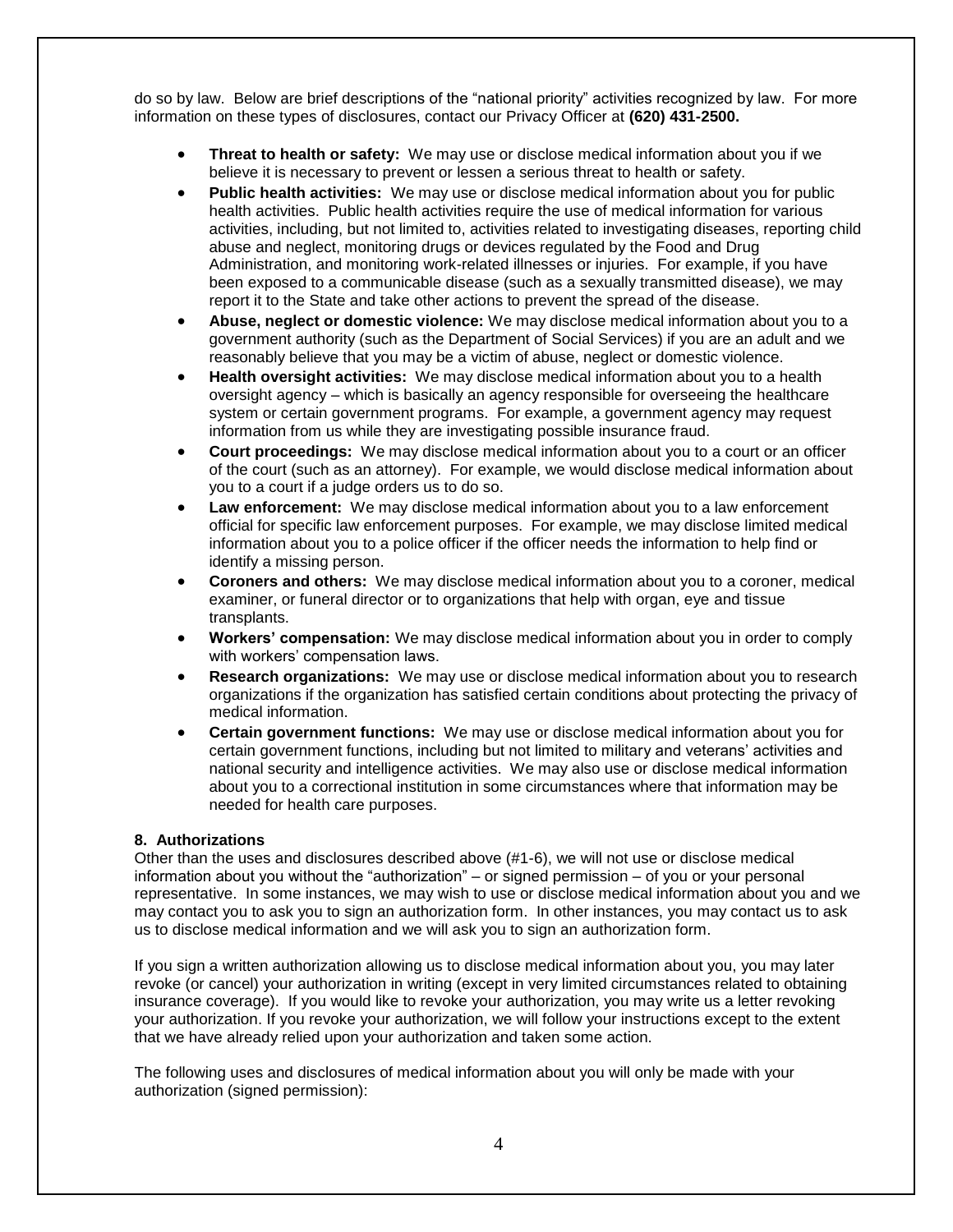- $\checkmark$  Uses and disclosures for marketing purposes.
- $\checkmark$  Uses and disclosures that constitute the sales of medical information about you.
- $\checkmark$  Most uses and disclosures of psychotherapy notes, if we maintain psychotherapy notes.
- $\checkmark$  Any other uses and disclosures not described in this Notice.

## **YOU HAVE RIGHTS WITH RESPECT**

#### **TO MEDICAL INFORMATION ABOUT YOU**

You have several rights with respect to medical information about you. This section of the Notice will briefly mention each of these rights. If you would like to know more about your rights, please contact our Privacy Officer at **(620) 431-2500**.

#### **1. Right to a Copy of This Notice**

You have a right to have a paper copy of our Notice of Privacy Practices at any time. In addition, a copy of this Notice will always be posted in our waiting area. If you would like to have a copy of our Notice, ask the receptionist for a copy or contact our Privacy Officer at **(620) 431-2500**.

#### **2. Right of Access to Inspect and Copy**

You have the right to inspect (which means see or review) and receive a copy of medical information about you that we maintain in certain groups of records. If we maintain your medical records in an Electronic Health Record (EHR) system, you may obtain an electronic copy of your medical records. You may also instruct us in writing to send an electronic copy of your medical records to a third party. If you would like to inspect or receive a copy of medical information about you, you must provide us with a request in writing. You may write us a letter requesting access or fill out an **Access Request Form**. Access Request Forms are available from our Privacy Officer. We do not believe that email transmission is a secure method of communication and would not recommend that you select email for purposes of receiving your PHI.

We may deny your request in certain circumstances. If we deny your request, we will explain our reason for doing so in writing. We will also inform you in writing if you have the right to have our decision reviewed by another person.

If you would like a copy of the medical information about you, we will charge you a fee to cover the costs of the copy. Our fees for electronic copies of your medical records will be limited to the direct labor costs associated with fulfilling your request.

We may be able to provide you with a summary or explanation of the information. Contact our Privacy Officer for more information on these services and any possible additional fees.

#### **3. Right to Have Medical Information Amended**

You have the right to have us amend (which means correct or supplement) medical information about you that we maintain in certain groups of records. If you believe that we have information that is either inaccurate or incomplete, we may amend the information to indicate the problem and notify others who have copies of the inaccurate or incomplete information. If you would like us to amend information, you must provide us with a request in writing and explain why you would like us to amend the information. You may either write us a letter requesting an amendment or fill out an **Amendment Request Form**. Amendment Request Forms are available from our Privacy Officer.

We may deny your request in certain circumstances. If we deny your request, we will explain our reason for doing so in writing. You will have the opportunity to send us a statement explaining why you disagree with our decision to deny your amendment request and we will share your statement whenever we disclose the information in the future.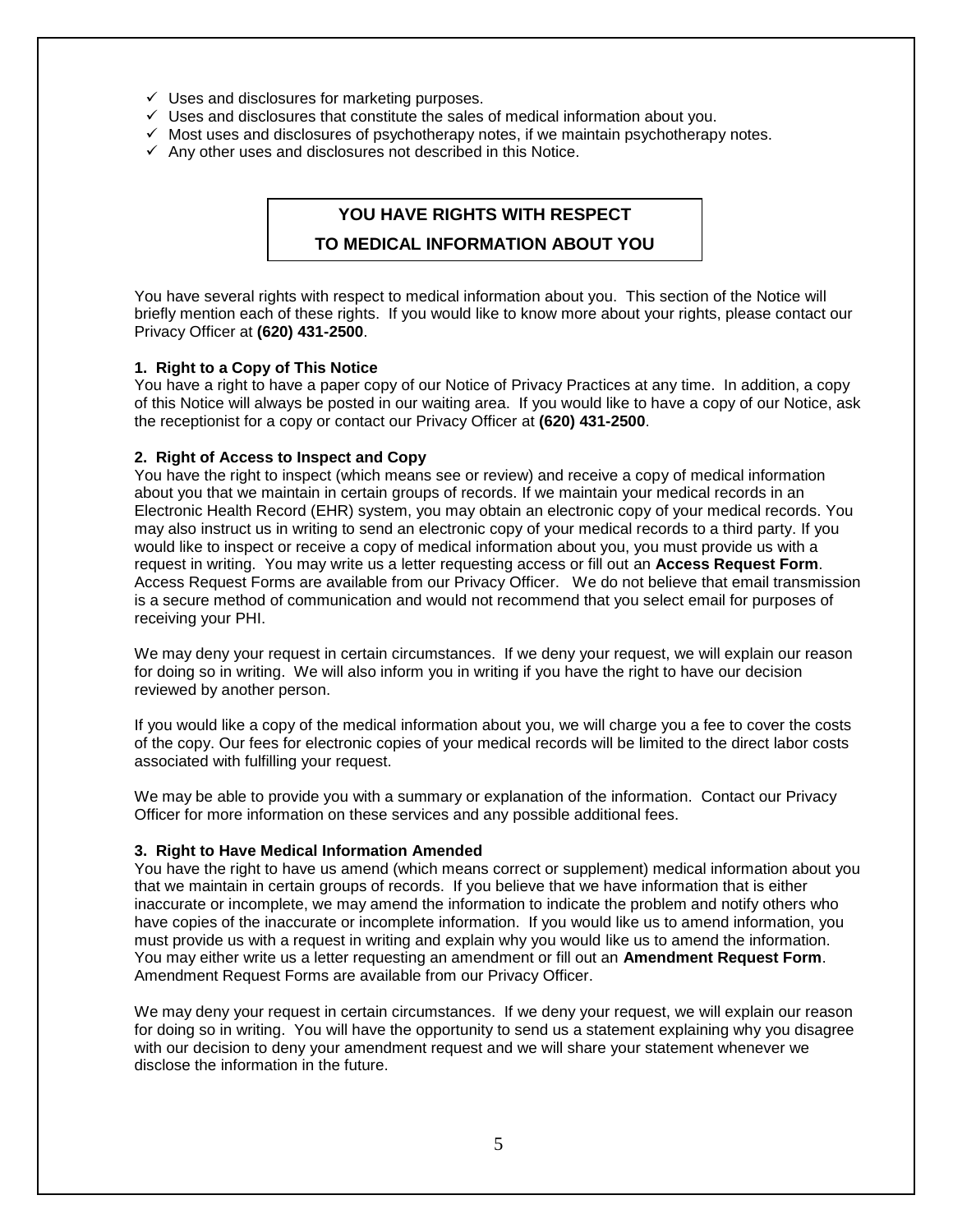#### **4. Right to an Accounting of Disclosures We Have Made**

You have the right to receive an accounting (which means a detailed listing) of disclosures that we have made for the previous six (6) years. If you would like to receive an accounting, you may send us a letter requesting an accounting, fill out an **Accounting Request Form**, or contact our Privacy Officer. Accounting Request Forms are available from our Privacy Officer.

The accounting will not include several types of disclosures, including disclosures for treatment, payment or healthcare operations. If we maintain your medical records in an Electronic Health Record (EHR) system, you may request that include disclosures for treatment, payment or healthcare operations. The accounting will also not include disclosures made prior to April 14, 2003.

If you request an accounting more than once every twelve (12) months, we may charge you a fee to cover the costs of preparing the accounting.

#### **5. Right to Request Restrictions on Uses and Disclosures**

You have the right to request that we limit the use and disclosure of medical information about you for treatment, payment and healthcare operations. Under federal law, we must agree to your request and comply with your requested restriction(s) if:

- 1. Except as otherwise required by law, the disclosure is to a health plan for purpose of carrying out payment of healthcare operations (and is not for purposes of carrying out treatment); and,
- 2. The medical information pertains solely to a healthcare item or service for which the healthcare provided involved has been paid out-of-pocket in full.

Once we agree to your request, we must follow your restrictions (except if the information is necessary for emergency treatment). You may cancel the restrictions at any time. In addition, we may cancel a restriction at any time as long as we notify you of the cancellation and continue to apply the restriction to information collected before the cancellation.

You also have the right to request that we restrict disclosures of your medical information and healthcare treatment(s) to a health plan (health insurer) or other party, when that information relates solely to a healthcare item or service for which you, or another person on your behalf (other than a health plan), has paid us for in full. Once you have requested such restriction(s), and your payment in full has been received, we must follow your restriction(s).

#### **6. Right to Request an Alternative Method of Contact**

You have the right to request to be contacted at a different location or by a different method. For example, you may prefer to have all written information mailed to your work address rather than to your home address.

We will agree to any reasonable request for alternative methods of contact. If you would like to request an alternative method of contact, you must provide us with a request in writing. You may write us a letter or fill out the appropriate section of a **Request for Additional Privacy** form. Request for Additional Privacy Forms are available from our Privacy Officer.

#### **7. Right to Notification if a Breach of Your Medical Information Occurs**

You also have the right to be notified in the event of a breach of medical information about you. If a breach of your medical information occurs, and if that information is unsecured (not encrypted), we will notify you promptly with the following information:

- $\checkmark$  A brief description of what happened;
- $\checkmark$  A description of the health information that was involved;
- $\checkmark$  Recommended steps you can take to protect yourself from harm;
- $\checkmark$  What steps we are taking in response to the breach; and,
- $\checkmark$  Contact procedures so you can obtain further information.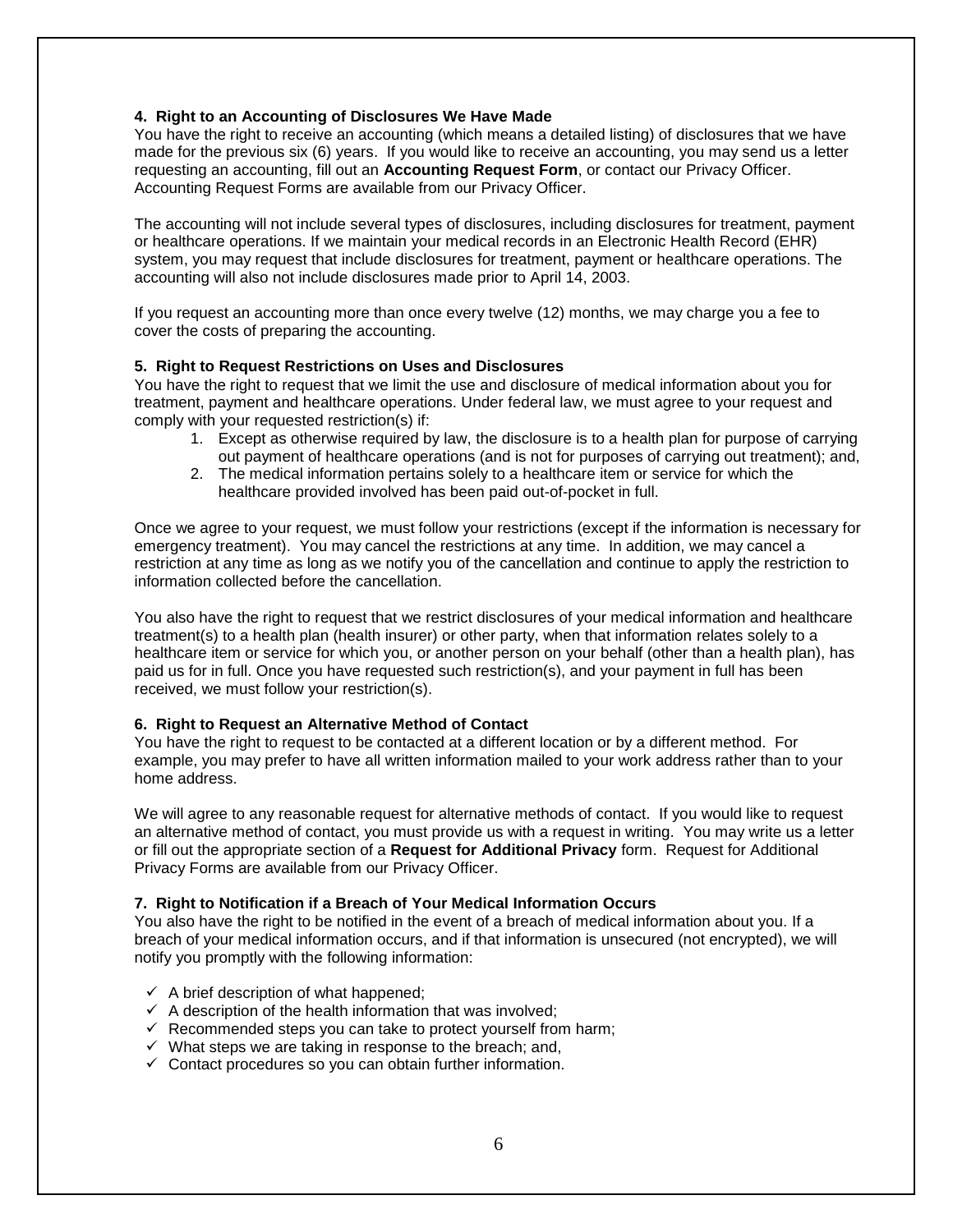#### **8. Right to Opt-Out of Fundraising Communications**

If we conduct fundraising and we use communications like the U.S. Postal Service or electronic email for fundraising, you have the right to opt-out of receiving such communications from us. Please contact our Privacy Officer to opt-out of fundraising communications if you chose to do so.

#### **9. Rights Regarding Electronic Health Information Exchange**

As explained above, health care providers and health plans may use and disclose your health information without your written authorization for purposes of treatment, payment, and health care operations. Until now, providers and health plans have exchanged this information directly by hand-delivery, mail, facsimile, or e-mail. This process is time-consuming, expensive, not secure, and often unreliable.

Electronic health information exchange, or HIE, changes this process. New technology allows a provider or a health plan to submit a single request through a health information organization, or HIO, to obtain electronic records for a specific patient from other HIE participants.

An organization known as the Kansas Health Information Exchange, or KHIE, regulates HIOs operating in Kansas. Only properly authorized individuals may access information through an HIO operating in Kansas, and only for purposes of treatment, payment, or health care operations.

Under Kansas law, you have the right to decide whether providers and health plans can access your health information through an HIO. You have two choices. First, you can permit authorized individuals to access your electronic health information through an HIO for treatment, payment, or health care operations only. If you choose this option, you do not have to do anything.

Second, you can restrict access to all of your electronic health information through any HIO operating in Kansas with the exception of access by properly authorized individuals as needed to report specific information as required by law (for example, reporting of certain communicable diseases or suspected incidents of abuse).

If you wish to restrict access, you must complete and submit the required form to KHIE. You must provide specific information needed to put your requested restrictions in place. The form is available here[. You cannot re](https://khap2.kdhe.state.ks.us/public/hie/forms/restriction form.pdf)quest restrictions on access to certain information and permit access to all other information; your choice is to permit access to all of your information or restrict access to all of your information.

For your protection, each request is subject to verification procedures which may take several days to complete. Your failure to provide all information on the required form may result in additional delay.

Once your request has been processed, your electronic health information no longer will be available through HIOs operating in Kansas except for mandatory reporting requirements. You may change your mind at any time and permit access by submitting another request to KHIE.

Please understand your decision to restrict access to your electronic health information through an HIO will limit your health care providers' ability to provide the most effective care for you. By submitting a request for restrictions, you accept the risks associated with that decision.

If you have questions regarding electronic health information exchange or HIOs, please visit [http://khi](http://khinonline.org)nonline.org for additional information.

Your decision to restrict access to your electronic health information through an HIO does not impact other disclosures of your health information. Providers and health plans may continue to share your information directly through other means (such as by facsimile or secure e-mail) without your specific written authorization.